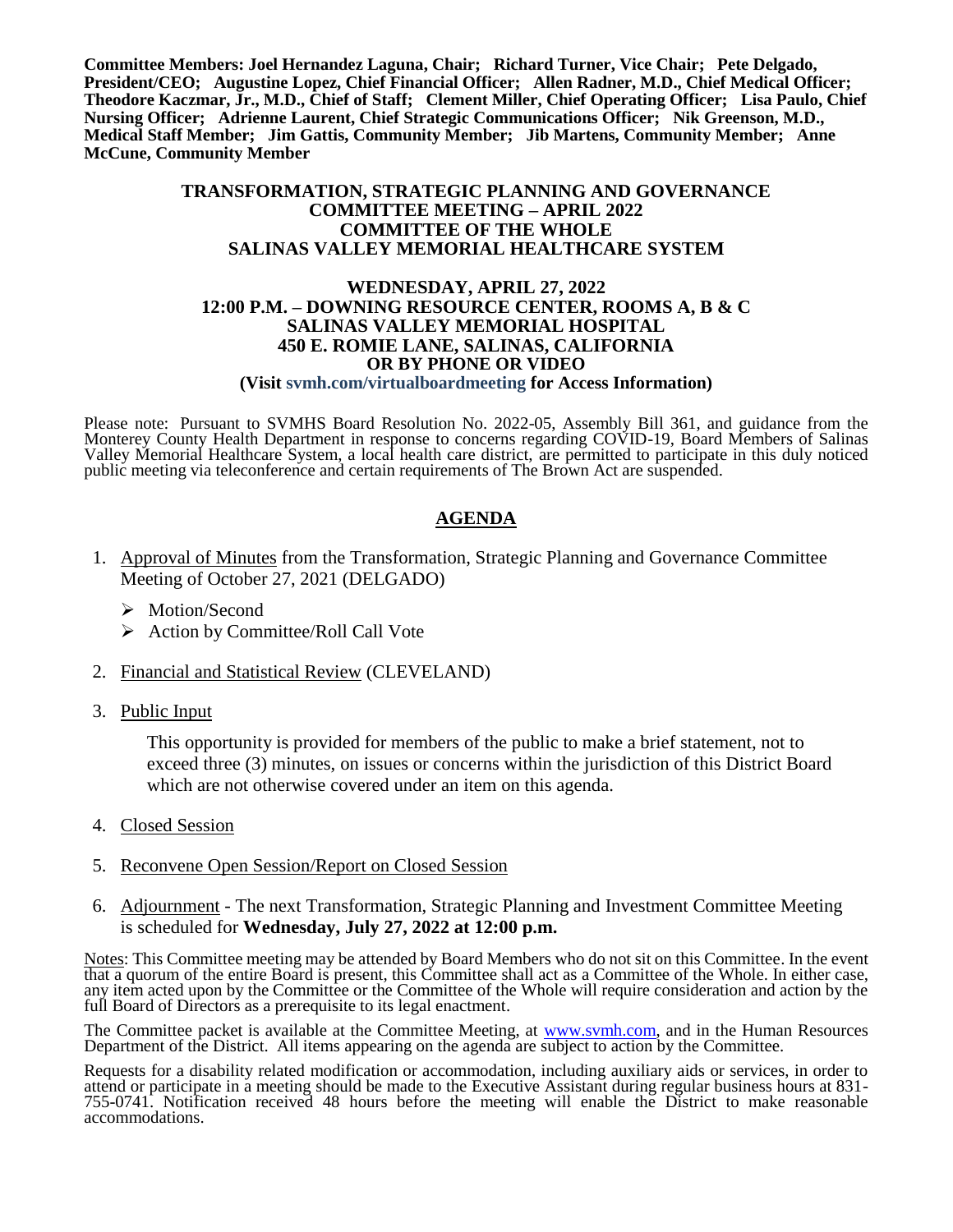### **TRANSFORMATION, STRATEGIC PLANNING AND GOVERNANCE COMMITTEE MEETING OF THE BOARD OF DIRECTORS – COMMITTEE OF THE WHOLE**

### **AGENDA FOR CLOSED SESSION**

Pursuant to California Government Code Section 54954.2 and 54954.5, the board agenda may describe closed session agenda items as provided below. No legislative body or elected official shall be in violation of Section 54954.2 or 54956 if the closed session items are described in substantial compliance with Section 54954.5 of the Government Code.

### **CLOSED SESSION AGENDA ITEMS**

### **[ ] LICENSE/PERMIT DETERMINATION**

(Government Code §54956.7)

**Applicant(s)**: (Specify number of applicants)

### **[ ] CONFERENCE WITH REAL PROPERTY NEGOTIATORS**

(Government Code §54956.8)

**Property:** (Specify street address, or if no street address, the parcel number or other unique reference, of the real property under negotiation):

**Agency negotiator:** (Specify names of negotiators attending the closed session): **Negotiating parties**: (Specify name of party (not agent):

**Under negotiation:** (Specify whether instruction to negotiator will concern price, terms of payment, or both):

### **[ ] CONFERENCE WITH LEGAL COUNSEL-EXISTING LITIGATION** (Government Code §54956.9(d)(1))

Name of case: (Specify by reference to claimant's name, names of parties, case or claim numbers): or

**Case name unspecified:** (Specify whether disclosure would jeopardize service of process or existing settlement negotiations):

# **[ ] CONFERENCE WITH LEGAL COUNSEL-ANTICIPATED LITIGATION**

(Government Code §54956.9)

Significant exposure to litigation pursuant to Section  $54956.9(d)(2)$  or (3) (Number of potential cases):

Additional information required pursuant to Section 54956.9(e):

Initiation of litigation pursuant to Section 54956.9(d)(4) (Number of potential cases):

### **[ ] LIABILITY CLAIMS**

(Government Code §54956.95)

**Claimant:** (Specify name unless unspecified pursuant to Section 54961): **Agency claimed against**: (Specify name):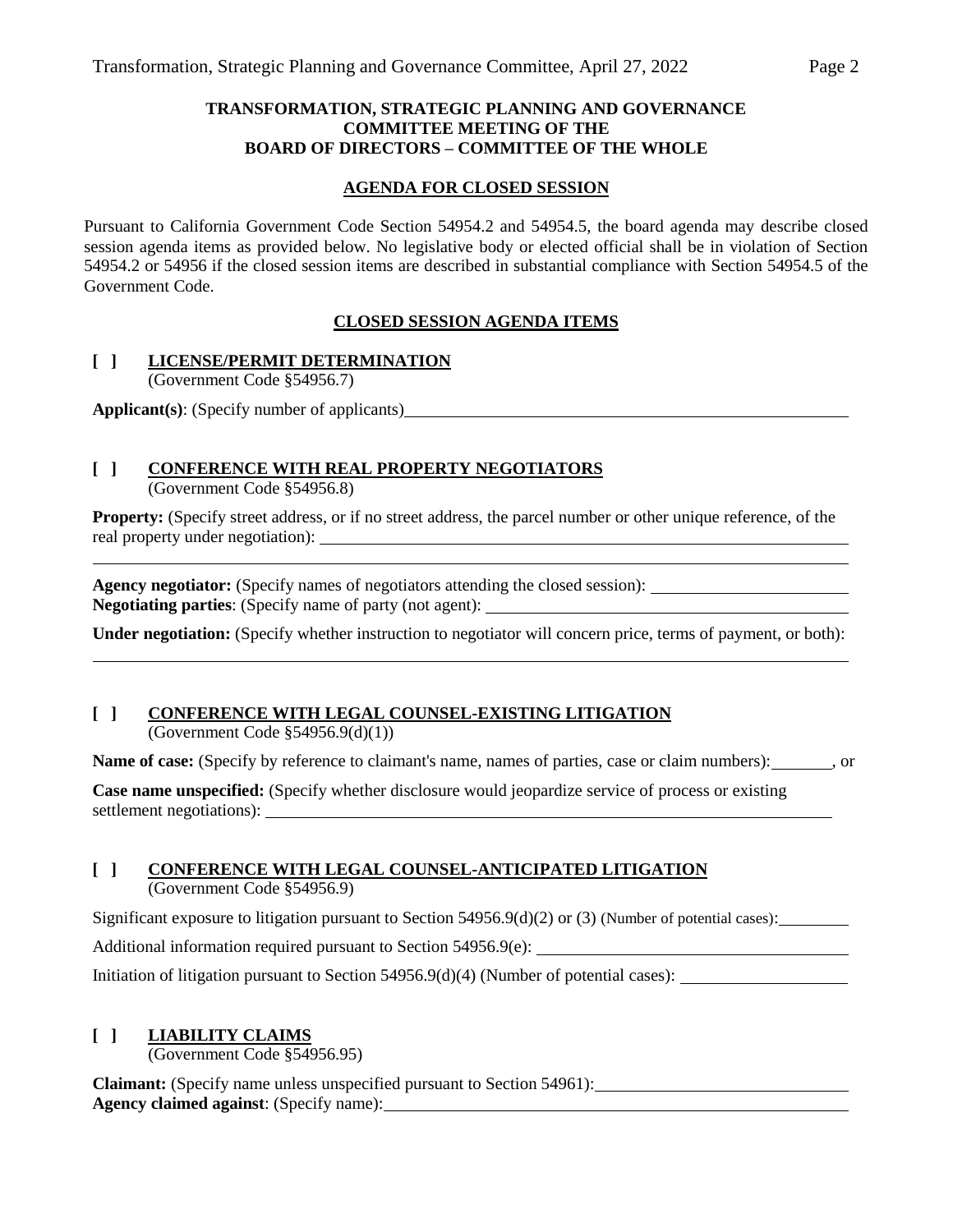# **[ ] THREAT TO PUBLIC SERVICES OR FACILITIES**

(Government Code §54957)

**Consultation with**: (Specify name of law enforcement agency and title of officer):

### **[ ] PUBLIC EMPLOYEE APPOINTMENT**

(Government Code §54957)

**Title**: (Specify description of position to be filled):

## **[ ] PUBLIC EMPLOYMENT**

(Government Code §54957)

**Title**: (Specify description of position to be filled):

## **[ ] PUBLIC EMPLOYEE PERFORMANCE EVALUATION**

(Government Code §54957)

**Title**: (Specify position title of employee being reviewed):

## **[ ] PUBLIC EMPLOYEE DISCIPLINE/DISMISSAL/RELEASE**

(Government Code §54957)

(No additional information is required in connection with a closed session to consider discipline, dismissal, or release of a public employee. Discipline includes potential reduction of compensation.)

# **[ ] CONFERENCE WITH LABOR NEGOTIATOR**

(Government Code §54957.6)

**Agency designated representative:** (Specify name of designated representatives attending the closed session):

, or

**Employee organization**: (Specify name of organization representing employee or employees in question):

**Unrepresented employee**: (Specify position title of unrepresented employee who is the subject of the negotiations):

# **[ ] CASE REVIEW/PLANNING**

(Government Code §54957.8)

(No additional information is required to consider case review or planning.)

# **[ X ] REPORT INVOLVING TRADE SECRET**

(Government Code §37606 & Health and Safety Code § 32106)

Discussion will concern: (Specify whether discussion will concern proposed new service, program, or facility): Trade Secrets, Strategic Planning, Proposed New Programs and Services

**Estimated date of public disclosure**: (Specify month and year): Unknown